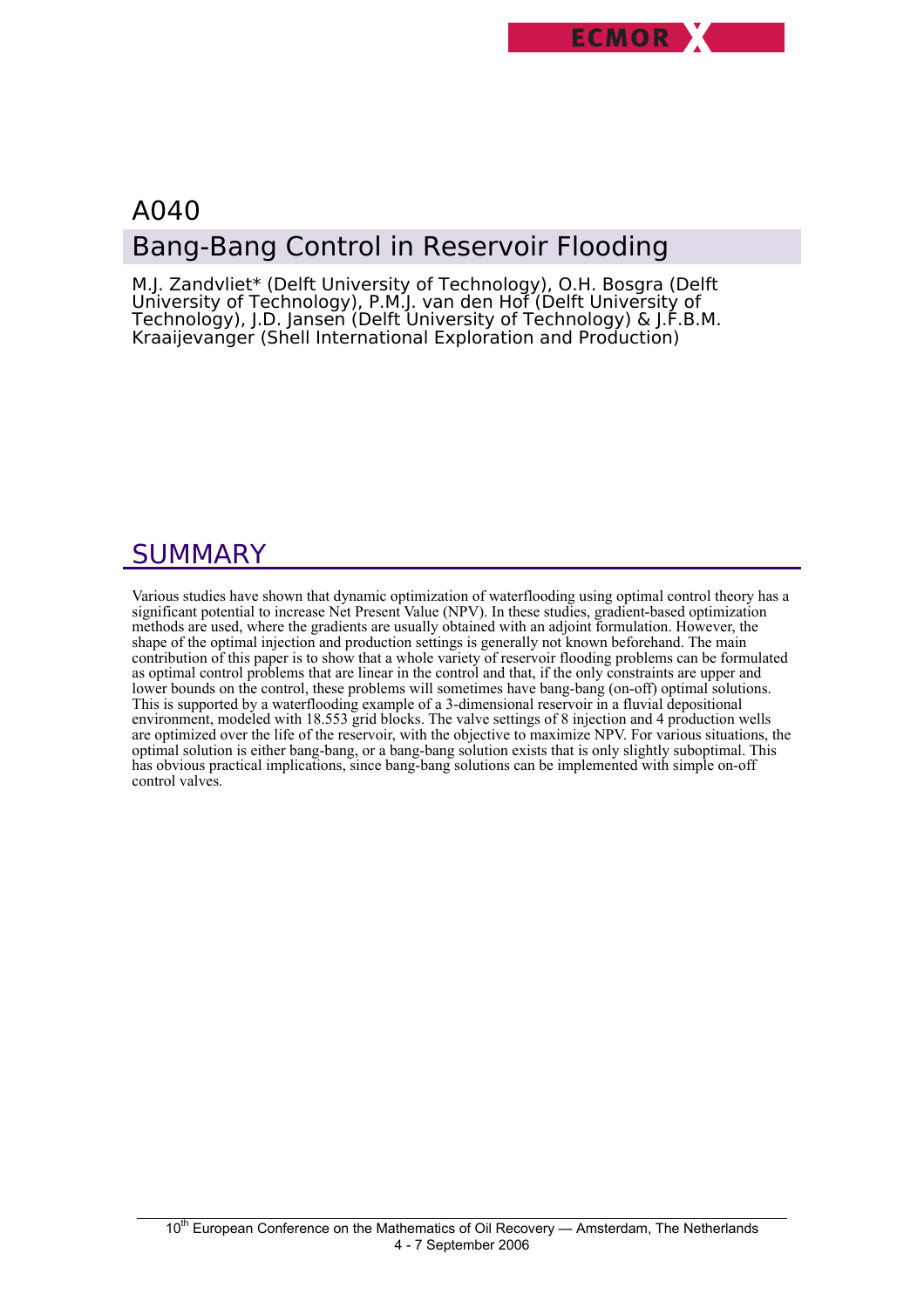

## **1. Introduction**

## *1.1 Reservoir flooding as optimal control problem*

A whole variety of reservoir flooding problems can be formulated as optimal control problems, where the goal is to find a control **u** over a time interval [0,*T*] that maximizes a certain performance measure  $J(\mathbf{u})$ . What distinguishes an optimal control problem from a static optimization problem is that **u** drives a dynamical system, often described by differential equations together with an initial condition, whose subsequent state trajectory determines *J*(**u**).

In reservoir flooding, the controls are often combinations of injection rates, production rates, bottom hole pressures, concentrations and / or valve-settings, while the performance measure is often Net Present Value (NPV). The dynamical system is of course a reservoir. Over the past few years, dynamic optimization of reservoir flooding using optimal control theory has received significant attention. Various studies have shown that dynamic (time-varying) injection and production settings can yield a higher NPV than conventional reactive settings.

## *1.2 Literature review*

Asheim (1987) and Asheim (1988) consider optimizing individual injection and production rates in water flooding. Ramirez and Fathi (1984), Fathi and Ramirez (1984, 1986, 1987) consider optimizing injection concentrations in chemical flooding. Mehos and Ramirez (1989) consider optimizing the production bottom hole pressure and the injection rates of water and  $CO<sub>2</sub>$  in  $CO<sub>2</sub>$  flooding. Liu et al. (1993) consider optimizing the rate and steam quality of an injector and the bottom hole pressure of a producer in steam flooding.

Even though the particular applications in these studies vary, they have much in common. The goal is always to maximize NPV, while the gradients of NPV with respect to the controls are computed using an adjoint model. Furthermore, the shapes of the optimal solutions turn out to be smooth (*i.e.* gradually varying; continuously differentiable), but it is not clear why.

Sudaryanto and Yortsos (2000) and Sudaryanto and Yortsos (2001) consider maximizing water breakthrough time in water flooding by optimizing two injection rates. However, in contrast to the previously mentioned literature, they state that the optimal solution is likely to be a *bang-bang control* - meaning that over the entire time interval, each component of **u** takes on either its minimum or maximum value. Consequently, they disregard the possibility of smooth optimal solutions and only consider bang-bang controls, parameterized in terms of switching times.

In light of this work, the subsequent studies (Brouwer 2004) and (Brouwer and Jansen 2004), which consider optimizing individual rates and valve settings in water flooding, are particularly interesting. They find that the optimal rates are smooth, but that the optimal valve settings are sometimes bang-bang - even though they do not parameterize the control in terms of switching times. No explanation is given as to the discriminating factor.

# *1.3 Main contribution and outline of paper*

*The main contribution of this paper is to investigate why and under what conditions reservoir flooding problems can be expected to have bang-bang optimal solutions.* 

A major practical advantage of bang-bang controls is of course that they can be implemented with simple on-off valves.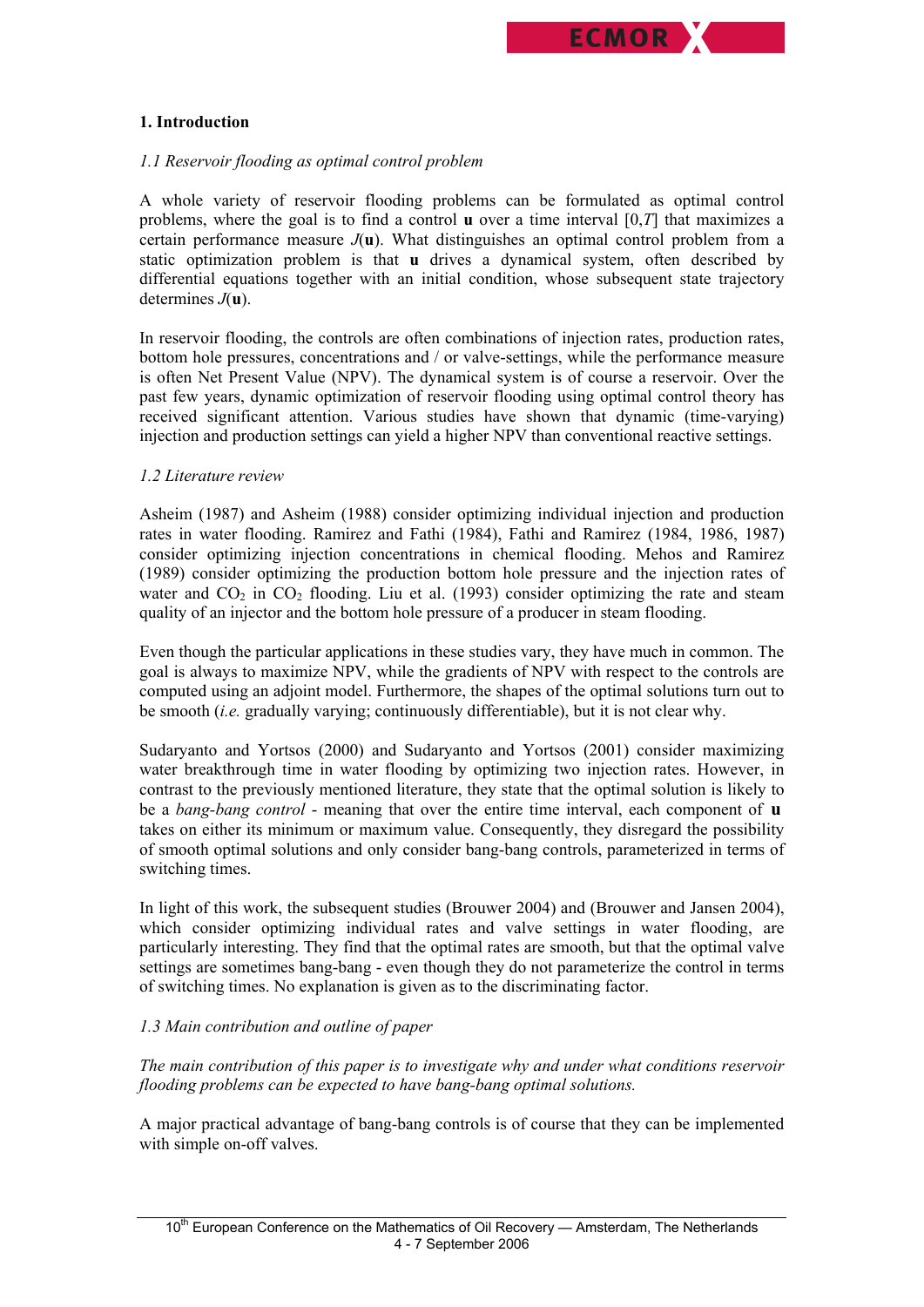

As a prerequisite for later sections, Section 2 shows that many reservoir flooding problems are in fact *linear* in the control (but nonlinear in the state), meaning that both the differential equations governing the dynamics of the reservoir model and the to-be-optimized performance measure depend linearly on the control. Then, why and under what conditions the optimal solutions to such problems can be expected to be bang-bang is clarified in Section 3. In Section 4, these results are illustrated by a water flooding example of a three dimensional oil-water reservoir containing 12 wells, modelled with 18.553 grid blocks.

### **2. Reservoir flooding problems linear in the control**

### *2.1 Reservoir models linear in the control*

The common method for numerical modelling of fluid flow through porous media is combining a mass-balance equation with Darcy's Law, which states that flow is proportional to a pressure gradient – (Peaceman 1977), (Aziz and Settari 1979). The resulting equations can, after some manipulation, be replaced by a single equation of the form

$$
\dot{\mathbf{x}}(t) = \mathbf{f}_1\big(\mathbf{x}(t), t\big) + \mathbf{f}_2\big(\mathbf{x}(t), t\big) \cdot \mathbf{u}(t) \quad , \quad \mathbf{x}(0) = \mathbf{x}_0, \tag{1}
$$

where  $\mathbf{x}(t)$  is the state vector containing the pressures and saturations in all grid blocks and  $\mathbf{x}_0$ is the initial condition - (Aziz and Settari 1979), (Brouwer 2004). Here, **u**(*t*) is the control vector and contains the variables that we can directly manipulate, such as flow rates, bottom hole pressures or valve settings.

### *2.2 Performance measures linear in the control*

A common economical performance measure is simple Net Present Value, defined as the total oil revenues minus the total injection and production costs over a time interval [*0,T*], in combination with a discount factor. Another commonly used performance measure is the sweep efficiency. Both performance measures can be written in the form

$$
J(\mathbf{u}) = \int_{0}^{T} \left( l_1(\mathbf{x}(t), t) + \mathbf{l}_2^{T}(\mathbf{x}(t), t) \cdot \mathbf{u}(t) \right) dt , \qquad (2)
$$

where **u** enters the integrand of (2) linearly.

#### *2.3 Constraints*

In most applications there will be constraints on both the states and controls – (Sarma et al. 2006). For the moment, however, we only consider upper and lower bounds on the *m*  individual components of the control.

In short, many reservoir flooding problems are in fact optimal control problems of the following form.

## *Problem 1:*

maximize 
$$
J(\mathbf{u}) = \int_{0}^{T} (l_1(\mathbf{x}(t), t) + \mathbf{l}_2^T(\mathbf{x}(t), t) \cdot \mathbf{u}(t)) dt
$$
  
\nsubject to  $\dot{\mathbf{x}}(t) = \mathbf{f}_1(\mathbf{x}(t), t) + \mathbf{f}_2(\mathbf{x}(t), t) \cdot \mathbf{u}(t)$ ,  $\mathbf{x}(0) = \mathbf{x}_0$ ,  
\n $\mathbf{u}(t) \in U := \left\{ \mathbf{z} \in \mathbb{R}^m : \mathbf{u}_{\text{min}} \leq \mathbf{z} \leq \mathbf{u}_{\text{max}} \right\} \forall t \in [0, T]$ .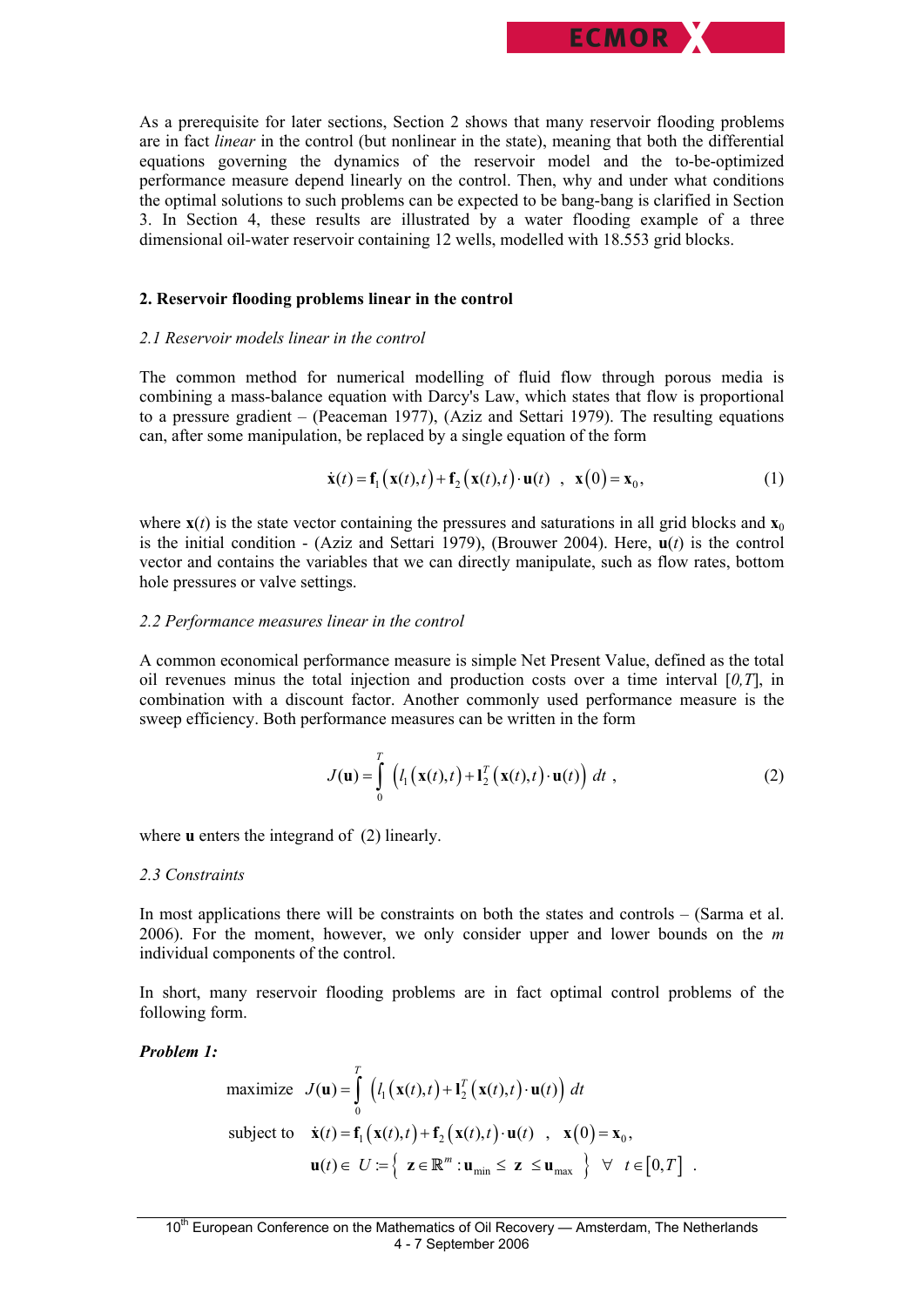

### **3. Theory of bang-bang control**

In this section we show that the optimal solution to *Problem 1* can be expected to be a bangbang control by deriving first order necessary conditions for optimality. The basic reasoning behind deriving these conditions is that, given a candidate optimal control **u**, the first order variation of the performance measure should be nonpositive for 'small' variations of **u**. These derivations are given in virtually all textbooks on optimal control. See for example (Bryson and Ho 1975), (Luenberger 1981) and (Stengel 1986). A common approach is to define an auxiliary function, the so-called *Hamiltonian*, as follows

$$
H\big(\mathbf{x}(t),\mathbf{u}(t),\lambda(t),t\big) = l_1\big(\mathbf{x}(t),t\big) + l_2^T\big(\mathbf{x}(t),t\big) \cdot \mathbf{u}(t) + \lambda^T(t) \cdot \big(\mathbf{f}_1\big(\mathbf{x}(t),t\big) + \mathbf{f}_2\big(\mathbf{x}(t),t\big) \cdot \mathbf{u}(t)\big). \tag{3}
$$

The vector  $\lambda(t)$  is often referred to as the adjoint vector. We consider arbitrary controls **v** that are allowable (meaning  $\mathbf{v}(t) \in U \ \forall t \in [0,T]$ ) and close to **u**, in the sense that the 'distance'

$$
\delta := \sum_{i=1}^{m} \int_{0}^{T} \left| \mathbf{v}_i(t) - \mathbf{u}_i(t) \right| dt \tag{4}
$$

is small. It can be shown that if λ satisfies the *adjoint* system equation

$$
\dot{\lambda}(t) = -\frac{\partial H}{\partial x}^{T} \left( \mathbf{x}(t), \mathbf{u}(t), \lambda(t), t \right) , \ \lambda(T) = 0, \tag{5}
$$

the effect on the performance measure is

$$
J(\mathbf{v}) - J(\mathbf{u}) = \int_{0}^{T} \left( H\big(\mathbf{x}(t), \mathbf{v}(t), \lambda(t), t\big) - H\big(\mathbf{x}(t), \mathbf{u}(t), \lambda(t), t\big) \right) dt + o(\delta)
$$
(6)

where  $o(\delta)$  denotes terms of smaller order than  $\delta$ . A necessary condition for **u** to be optimal is therefore

$$
H\big(\mathbf{x}(t),\mathbf{z},\lambda(t),t\big) \leq H\big(\mathbf{x}(t),\mathbf{u}(t),\lambda(t),t\big) \quad \forall \ \mathbf{z} \in U, \ \forall \ t \in [0,T]. \tag{7}
$$

This result is referred to as *Pontryagin's Maximum Principle* and it is one of the most important results in optimal control theory - see (Pontryagin et al. 1962). An important observation is that, for *Problem 1*, these necessary conditions have a particular structure. With

$$
\boldsymbol{\beta}^{T}(t) := \mathbf{l}_{2}^{T}(\mathbf{x}(t), t) + \boldsymbol{\lambda}^{T}(t) \cdot \mathbf{f}_{2}(\mathbf{x}(t), t)
$$
\n(8)

the necessary condition (7 ) becomes

$$
\boldsymbol{\beta}^T(t) \cdot \mathbf{z} \leq \boldsymbol{\beta}^T(t) \cdot \mathbf{u}(t) \ \forall \ \mathbf{z} \in U, \ \forall \ t \in [0, T]. \tag{9}
$$

This, in turn, necessarily leads to the following form of the components of **u** 

$$
\beta_i(t) < 0 \implies u_i(t) = u_{\min,i} \n\beta_i(t) > 0 \implies u_i(t) = u_{\max,i}
$$
\n
$$
\tag{10}
$$

for *i = 1,...,m*. The function **β** is often understandably referred to as the *switching function* and its zeros the *switching times.* If the switching function contains only isolated zeros, the problem is said to be *regular*. On the other hand, if any component *βi* is zero along an open time interval, the problem is said to be s*ingular*, and the associated trajectory segment is called a *singular arc*. The difficulty lies in the fact that along a singular arc, (7) no longer provides information on how to choose **u.**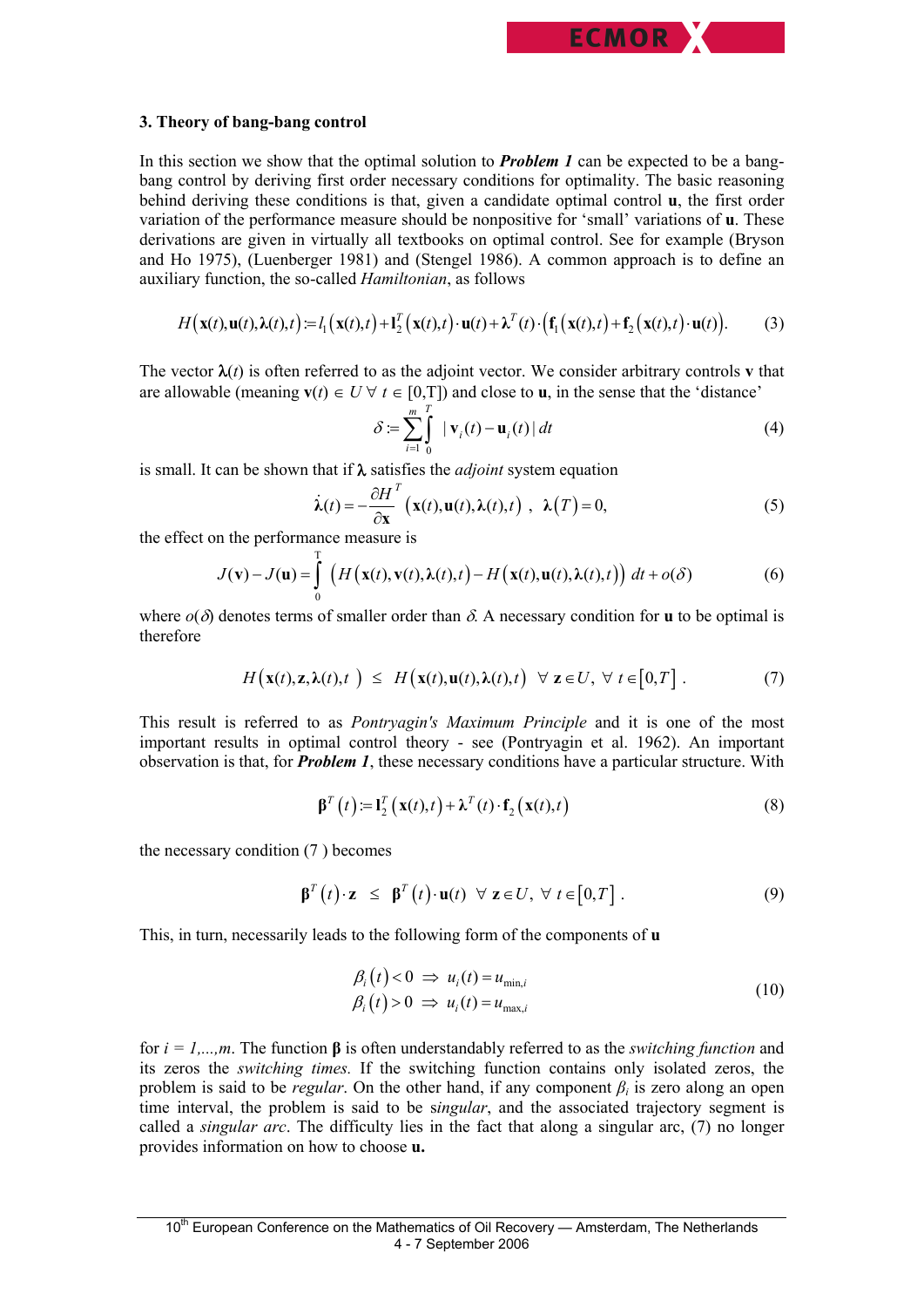*In short, any locally optimal solution to a reservoir flooding problem that can be written as Problem 1 is necessarily a bang-bang control, possibly in combination with singular arcs.* 

ECMOR<sup>Y</sup>

This is not surprising, as it is in line with the intuitive notion that in a local optimal solution of a static optimization problem, either the derivative vanishes or the to-be-optimized parameters are on the boundary of the feasible set. However, the following *is* surprising:

*Pure bang-bang controls (ones without singular arcs) are widely encountered as optimal strategy for optimal control problems that can be written as Problem 1.* 

Some examples from other application fields include:

- minimum-time problems for linear systems (Bellman 1956),
- minimum-time problems for bilinear systems  $-$  (Mohler 1973),
- optimal control of batch reactors (Blakemore and Aris 1962),
- optimal thermal control (Belghith et al. 1986),
- optimal drug administration in cancer chemotherapy (Ledzewicz and Schattler 2002).

According to the previously mentioned studies by Sudaryanto and Yortsos, Brouwer and Jansen, and the example treated in Section 4, it now seems that pure bang-bang controls are also sometimes (but not always) encountered as optimal strategy for reservoir flooding problems.

*Remark:* It is now clear why we only consider upper and lower bounds on the individual components of the control **u**: the step from (9) to (10) in the derivation does not apply to problems involving more general (in)equality constraints on the control. In fact, this is *precisely* the reason why the optimal rates in (Brouwer 2004) and (Brouwer and Jansen 2004) are smooth, while the optimal valve settings are sometimes bang-bang: additional *equality* constraints are placed on the rates in order to balance total injection with total production, but not on the valve settings.

# **4. Example**

#### *4.1 Description of reservoir flooding problem*

We consider a water flooding example of a 3-dimensional oil-water reservoir in a fluvial depositional environment. It is modeled with 18.553 grid blocks of dimension 20m x 20m x 20m, and there are 7 vertical layers. Figure 1 depicts the absolute horizontal permeability field, together with the location of 12 vertical wells.



*field, with 8 injectors and 4 producers.* 

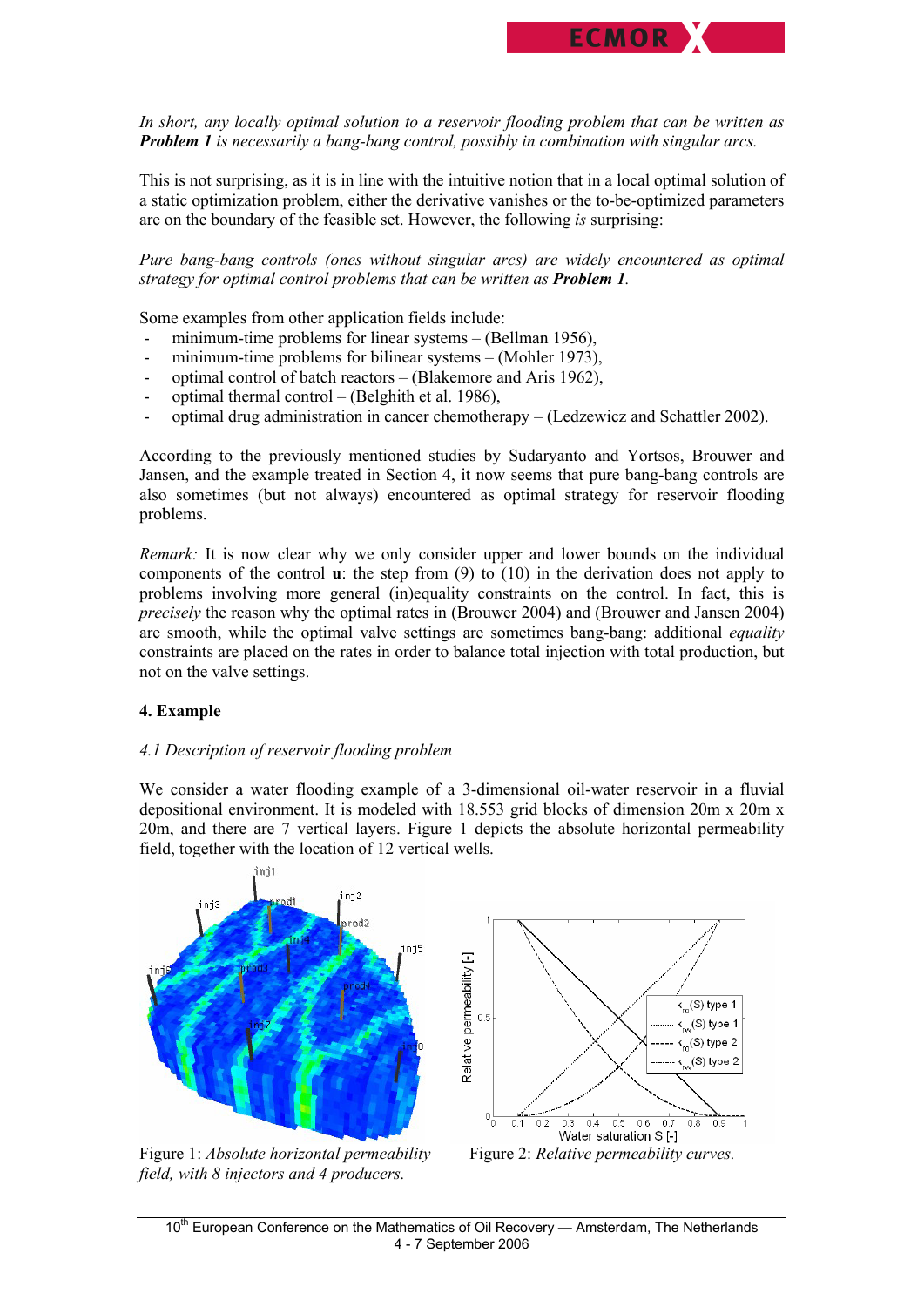

Table 1: *Values of most of the geological and fluid properties used in the example.*

Most of the geological and fluid properties are given in Table 1. The reservoir geometry and values for the absolute permeability field can be obtained by contacting the corresponding author. Two different relative permeability curves are used, and are depicted in Figure 2.

The well specifications are as follows:

- Each well is available as of time *t=0*.
- Each well is vertical, and is perforated in all 7 layers of the reservoir.
- Each well operates at constant bottom-hole pressure. For the 8 injectors, the bottom hole pressure is set to 415 bar at the lowest perforation. For the 4 producers, the bottom hole pressure is set to 390 bar at the highest perforation. The pressures in the other perforations are computed assuming hydrostatic equilibrium in the wellbore.
- Each well is equipped with a single valve, whose setting can vary between  $10^{-6}$  (a lower bound 0 leads to numerical problems) and 1:  $U = \{ z \in \mathbb{R}^{12} : 10^{-6} \le z_i \le 1, i = 1, ..., 12 \}$ .
- The valve setting of a well applies to all 7 perforations.
- The well indices are computed using a Peaceman model with a wellbore radius of 0.1m and zero skin factor.

The initial pressure in the reservoir is computed assuming hydrostatic equilibrium, with the top of the reservoir at a depth of 4000m and at a pressure of 400 bar. Note that due to the constant bottom hole pressures in the wells, the pressure in the reservoir always stays between 390 bar and 415 bar. The initial water saturation is 0.1 throughout the reservoir.

The performance measure is a simple NPV, defined as the undiscounted oil revenues minus the cost of water injection and production, using the values in Table 2. The goal is to maximize NPV by varying the valve settings of the 8 injectors and 4 producers over the interval [*0,T*]. Three different terminal times are considered: 1.5, 3.0, and 4.5 years. These reservoir flooding problems can be written as *Problem 1*.

| <b>Property</b>       | Value            | Unit                              |
|-----------------------|------------------|-----------------------------------|
| oil revenue           | 20               | $\left[\frac{1}{2}\right]$ bbl]   |
| water production cost |                  | $'$ bbl]                          |
| water injection cost  | $0$ and 1        | $\left[\frac{1}{2}\right]$ / bbl] |
| terminal time $T$     | 1.5, 3.0 and 4.5 | [years]                           |

Table 2: *Values for computing NPV.*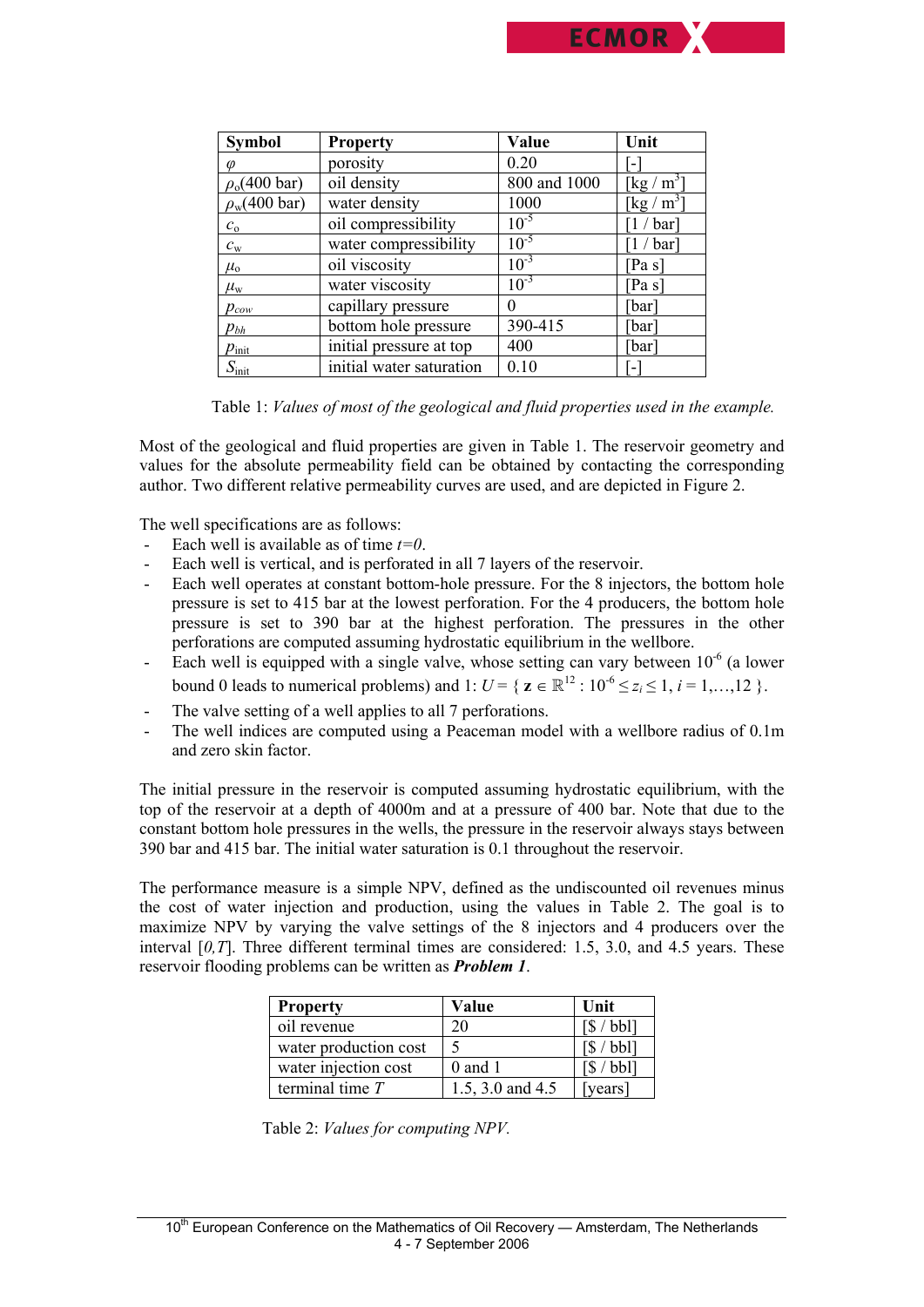The previously described reservoir model is implemented in a proprietary reservoir simulator that also comprises the required adjoint model to compute switching functions (*i.e.* gradients). The differential equations described in Section 2 are approximated using a fully-implicit scheme, with a maximum time-step size of  $1/50$  year ( $\leq 1$  week).

**ECMOR** 

# *4.2 Results*

The base case comparison is a conventional reactive water flooding strategy. Here, all valve settings are initially one, but a producer is shut in (and stays shut in) when it is no longer profitable to produce from it. With oil revenues at 20 [\$ / bbl] and water production costs at 5 [\$ / bbl], this profitability threshold corresponds to a water cut of 80%.

In order to find the optimal valve settings, a steepest descent method is used, with **u** divided into intervals of 1/50 year and initial guess 1. The effects of terminal time, oil density, relative permeability, and water injection cost on the shape of the optimal solution were investigated. The results are summarized in Table 3.

| Case           | T<br><i>vears</i> | Type of<br>relperm | Inj. cost<br>S / bbl | $\rho_{\rm o}$<br>$\left[\frac{\text{kg}}{\text{m}^3}\right]$ | <b>Type of</b><br>control         | Shape of<br>control   | <b>NPV</b><br>[billion \$] | <b>Increase</b><br>[%] |
|----------------|-------------------|--------------------|----------------------|---------------------------------------------------------------|-----------------------------------|-----------------------|----------------------------|------------------------|
| 1              | 1.5               | $\overline{2}$     | $\theta$             | 800                                                           | reactive<br>optimal               | bang-bang             | 1.350<br>1.365             | 0.8                    |
| $\overline{2}$ | 3.0               | $\overline{2}$     | $\mathbf{0}$         | 800                                                           | reactive<br>optimal<br>suboptimal | singular<br>bang-bang | 1.871<br>1.934<br>1.933    | 3.4<br>3.3             |
| $\overline{3}$ | 3.0               | $\overline{2}$     | $\boldsymbol{0}$     | 1000                                                          | reactive<br>optimal<br>suboptimal | singular<br>bang-bang | 1.832<br>1.893<br>1.892    | 3.3<br>3.3             |
| $\overline{4}$ | 3.0               | $\overline{2}$     | 1                    | 800                                                           | reactive<br>optimal<br>suboptimal | singular<br>bang-bang | 1.736<br>1.822<br>1.821    | 5.0<br>4.9             |
| 5              | 3.0               | $\mathbf{1}$       | $\mathbf{0}$         | 800                                                           | reactive<br>optimal<br>suboptimal | singular<br>bang-bang | 1.988<br>2.070<br>2.070    | 4.1<br>4.1             |
| 6              | 4.5               | $\mathbf{1}$       | 1                    | 1000                                                          | reactive<br>optimal<br>suboptimal | singular<br>bang-bang | 1.900<br>2.140<br>2.119    | 12.6<br>11.5           |

Table 3: *NPV and shape of reactive, optimal, and suboptimal controls.*

For some situations, the scheme indeed converges to a bang-bang control. We stress that the procedure *could* converge to a smooth solution, but does not because the optimal solution is apparently a bang-bang control. The optimal control for Case 1, denoted by **u**\* , is depicted in Figure 3. The first order necessary optimality conditions are satisfied for **u**\* , as can be seen by inspection of the sign of the corresponding switching function **β***\** . At first sight, the strategy for the producers seems to be a reactive one. In fact this is not true: the second producer valve is set to zero at a water cut of 60% - far below the profitability threshold of 80%.

In other situations, the scheme does *not* converge to a bang-bang control, but to one with brief singular arcs for certain injectors. An example of such a situation is depicted in Figures 4 and 5. However, for each of these situations it was possible to find a *suboptimal bang-bang approximation* of the optimal control, with only a small loss in NPV. Obviously, this loss must be traded-off against the advantage of being able to implement the solution with simple on-off control valves.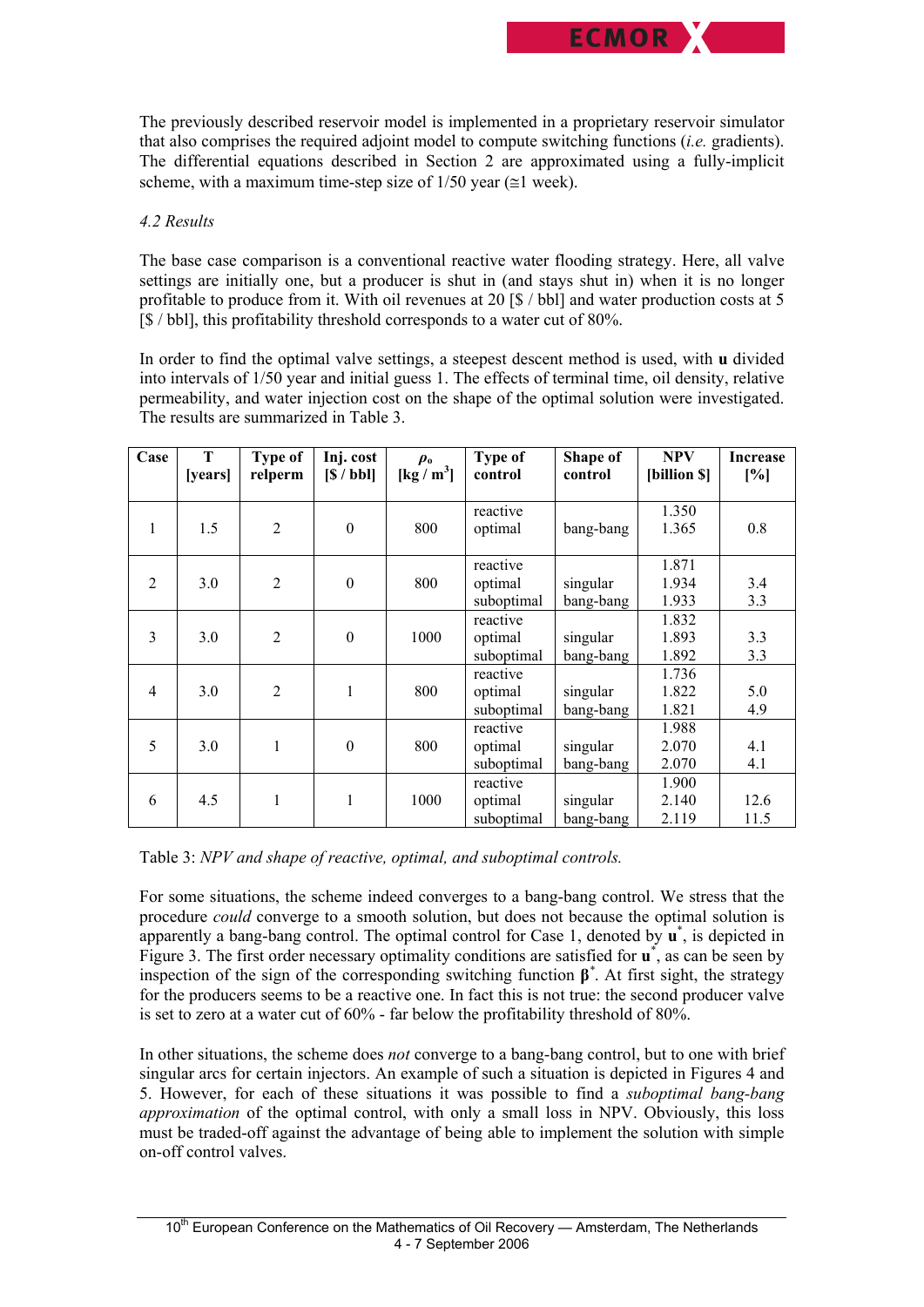



Figure 3: *Optimal valve settings* **u**\* *of the switching function* **β***\**



 $u_k^{\text{**}}(t)$ injector k 0 3 2 4 6 8 **1 1 1 1 1 1 1 1 1 1 1 1 1 1 1 1 1 1** 1 1  $sign(\beta_k^{**}(t))$ t [years] injector k 0 3 2 4 6 <sup>8</sup> -1 1  $u_k^{\text{**}}(t)$ producer k 0 3 1 2 3 4  $\mathsf{C}$ 1  $sign(\beta_k^{**}(t))$ producer t [years] 0 3 1 2 3 4 -1 1

 *and sign* Figure 4: *Optimal valve settings* **u**\*\* *and sign for Case 1. of the switching function* **β***\*\* for Case 2.* 



Figure 5:  $u_1$ <sup>\*\*</sup> and (scaled) switching function  $\beta$ <sup>\*</sup>*i*</sup> *of injector 1 from Figure 4; there is a singular arc along* [1.58, 2.52]*.* 

*\*\*and (scaled) switching function* Figure 6: *Cumulative oil and water production f* the reactive and optimal control for Case 6.

The cumulative oil and water production of both strategies Case 6 are shown in Figure 6. Since there is no discount factor involved, the increase in NPV is solely due to a decrease in cumulative water production.

#### *Remarks:*

- Oil density does not seem to have a significant effect on the shape of the optimal solution. However, we do expect singular arcs to play a significant role in coning problems, where it is common to operate wells below the highest possible rate.
- Water injection costs do not seem to have a significant effect on the shape of the optimal solution.
- Later terminal times generally lead to more and longer singular arcs. It would be interesting to see if this still holds for problems with significant discounting in NPV.
- Problems with type 1 relative permeabilities (see Figure 2) generally have more and longer singular arcs than those with type 2 relative permeabilities.
- For Case 1, *several* (very similar) solutions were found that all satisfy the necessary conditions for optimality. The one shown in Figure 3 is the one with the highest NPV.
- There seems to be more scope for optimization in problems with later terminal times, type 1 relative permeabilities and, in particular, higher water injection costs.

A more detailed discussion is given in (Zandvliet et al. 2006).